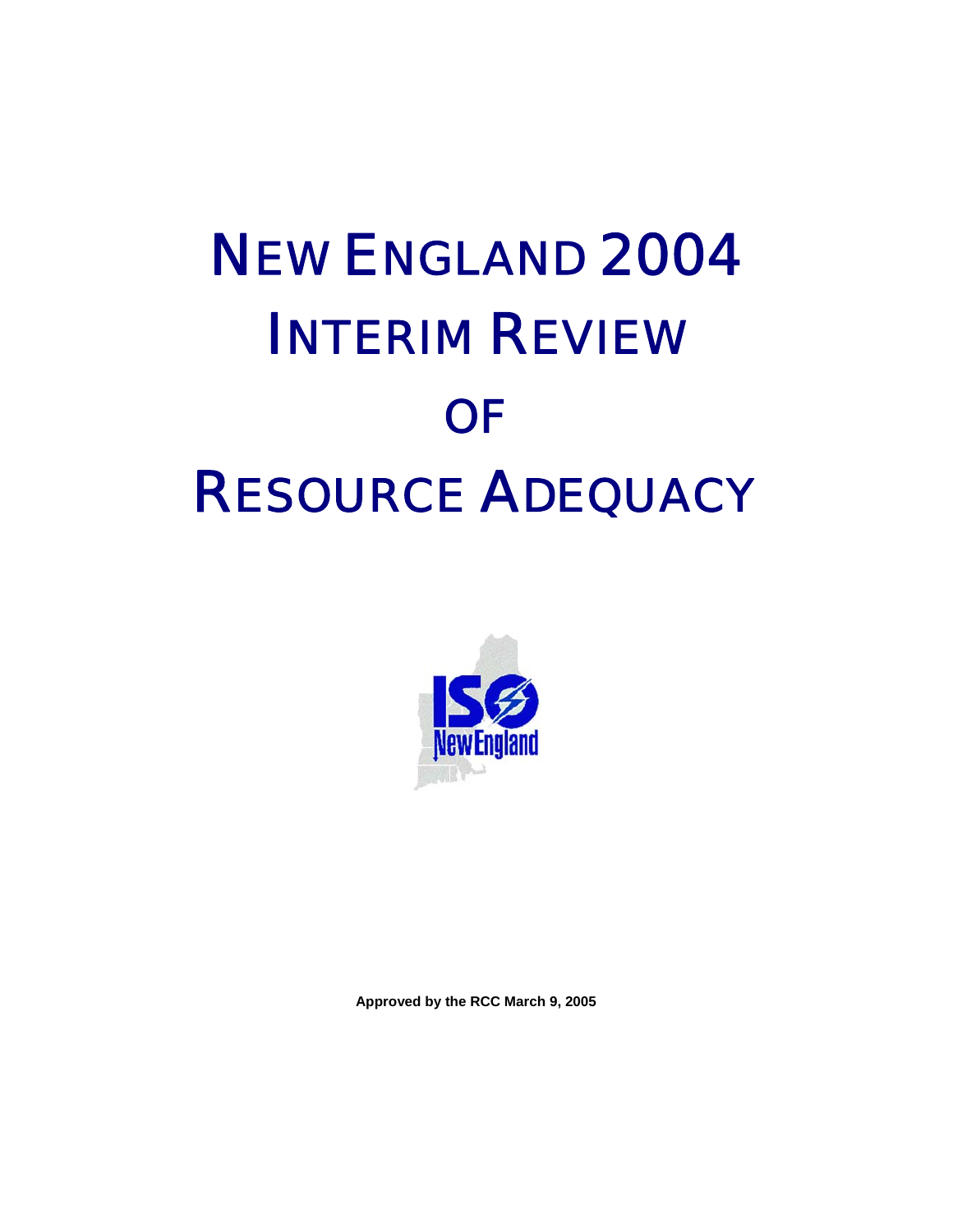## **EXECUTIVE SUMMARY**

This is ISO New England's 2004 Annual Interim Assessment of its 2002 Area Review of Resource Adequacy covering 2005 through 2007. This assessment is conducted to comply with the Reliability Assessment Program established by the Northeast Power Coordinating Council (NPCC). This assessment follows the resource adequacy review guidelines as outlined in the NPCC B-8 Document "Guidelines for Area Review of Resource Adequacy. "

The review utilized General Electric's Multi-Area Reliability Simulation (GE MARS) program reliability program to assess resource adequacy of the New England Power Pool (NEPOOL) system. Results of this interim assessment show that New England will comply with the NPCC resource adequacy reliability criterion under the Reference and High Load Forecasts. However, resources from the Request for Proposal (RFP) for Southwestern Connecticut (SWCT) emergency capability are needed to ensure the operational reliability of the Southwestern Connecticut area.

# **INTRODUCTION**

This is the second update of the New England 2002 Triennial Review of Resource Adequacy, which was approved in November 2002. The first interim review was approved in November 2003. Since the approval of the 2003 interim review, ISO New England has conducted a comprehensive resource adequacy assessment as part of the Regional Transmission Expansion Plan, 2004 (RTEP04). The major assumptions of this interim review are consistent with those used for the RTEP04 assessment.

# **ASSUMPTION CHANGES**

## **Resources**

The 2002 Triennial Review assumed a total installed capacity of 33,292 MW. This value assumed a total of 5,984 MW of cumulative new capacity additions by the year 2004. As of September 2004, 5,448 MW of that has been placed into commercial operation. The remaining 536 MW has stopped construction and is no longer assumed to be in-service for the Base Case Scenario. Since the 2002 Triennial Review, approximately 800 MW assumed available is no longer included in the Base Case of the 2004 Interim Review.

In the 2002 Triennial Review, the deactivation of Devon Units 7, 8 and 10 (a total of 231 MW) was modeled as a sensitivity scenario. In this review, the sensitivity scenario assumes that Devon 7 & 81 , New Boston 1, Kendall Steam 1-3, Kendall Combustion Turbine, and Salem Harbor (1,492 MW) are all deactivated or retired from the system in 2006.

**<sup>1</sup>**<br>
<sup>1</sup> Devon 10 retired in late 2002 and is not considered available in the 2004 interim review.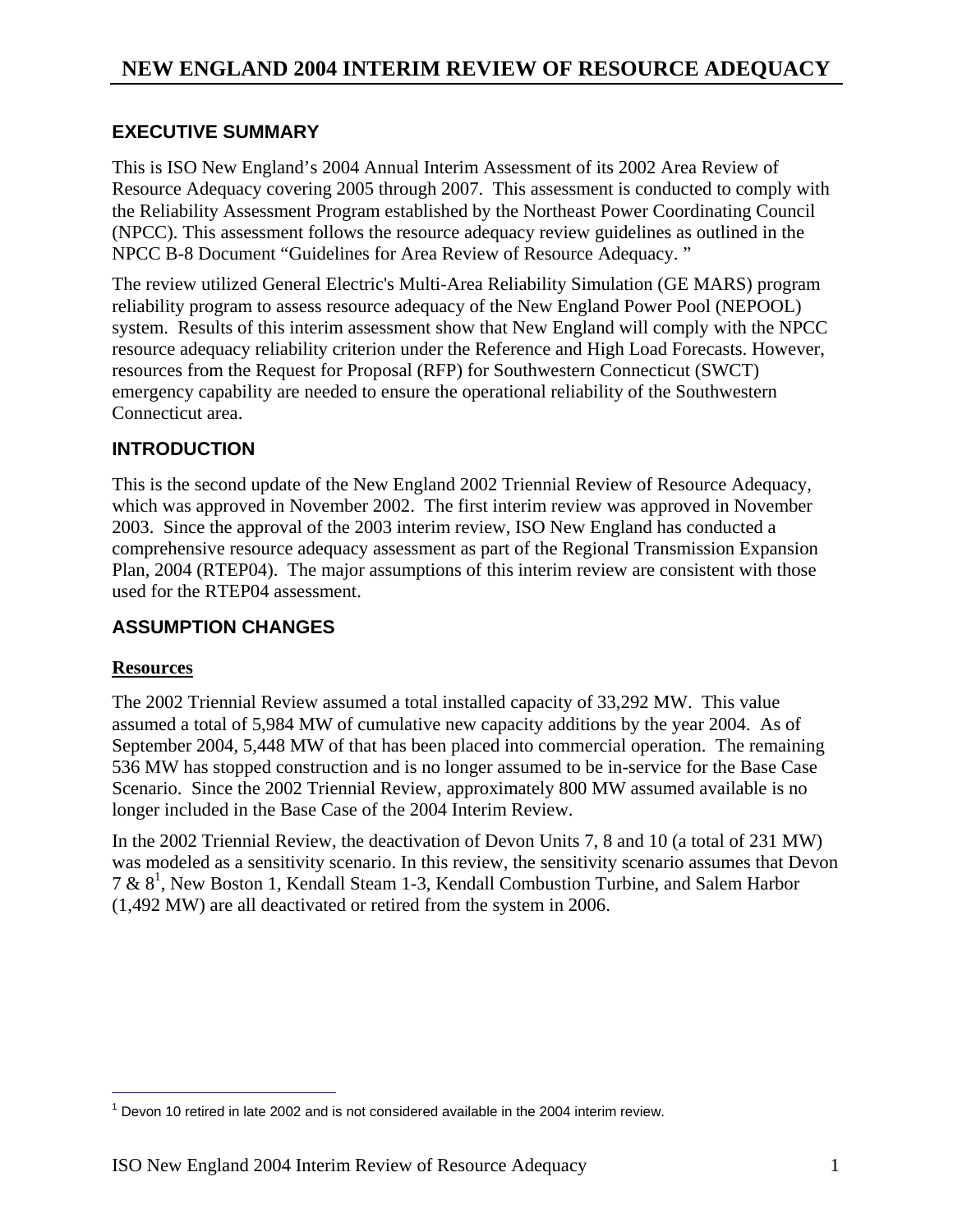The installed capacity of the 2002 Review and this Interim Review is illustrated in the following table.

|      | <b>Base Case</b>   |                    | <b>Sensitivity Case</b> |                    |
|------|--------------------|--------------------|-------------------------|--------------------|
| Year | 2002 Triennial     | 2004 Interim       | 2002 Triennial          | 2004 Interim       |
|      | <b>Review (MW)</b> | <b>Review (MW)</b> | <b>Review (MW)</b>      | <b>Review (MW)</b> |
| 2005 | 33,292             | 31,841             | 33,067                  | 31,841             |
| 2006 | 33,292             | 31,841             | 33,067                  | 30,348             |
| 2007 | 33,292             | 31,841             | 33,067                  | 30,348             |

**Table 1. Installed Capacity**<sup>2</sup>  **Comparison** 

## **Load**

Tables 2 and 3 compare the New England peak load forecasts for the 2002 Triennial Review and this review.

As shown in Table 2, the reference annual peak loads used in the 2004 Interim Review are about 660 to 860 MW higher than the corresponding values used in the 2002 Triennial Review. The difference is mainly a result of the updated load forecast parameters used for the forecast process, including both economy and weather.

| Year | <b>2002 Triennial Review</b><br>(MW) | <b>2004 Interim Review</b><br>(MW) | <b>Difference</b><br>(MW) |
|------|--------------------------------------|------------------------------------|---------------------------|
| 2005 | 25,443                               | 26,305                             | 862                       |
| 2006 | 25,817                               | 26,570                             | 753                       |
| 2007 | 26.159                               | 26,815                             | 556                       |

**Table 2. Reference Peak Load Forecast Comparison** 

As shown in Table 3, the annual peak loads associated with the High Load Forecast for this interim review are approximately 330 to 880 MW higher than those assumed in the 2002 review. Similar to the increase in the reference loads, this is mainly a result of the updated load forecast parameters used for the forecast process, including both economy and weather.

| Year | <b>2002 Triennial Review</b><br>(MW) | <b>2004 Interim Review</b><br>(MW) | <b>Difference</b><br>(MW) |
|------|--------------------------------------|------------------------------------|---------------------------|
| 2005 | 27,054                               | 27,935                             | 881                       |
| 2006 | 27.629                               | 28,220                             | 591                       |
| 2007 | 28,152                               | 28,485                             | 333                       |

### **Table 3. High Load Forecast Comparison**

  $2$  Installed capacity values include assumed net firm purchases and sales and accounts for total unit additions and attrition.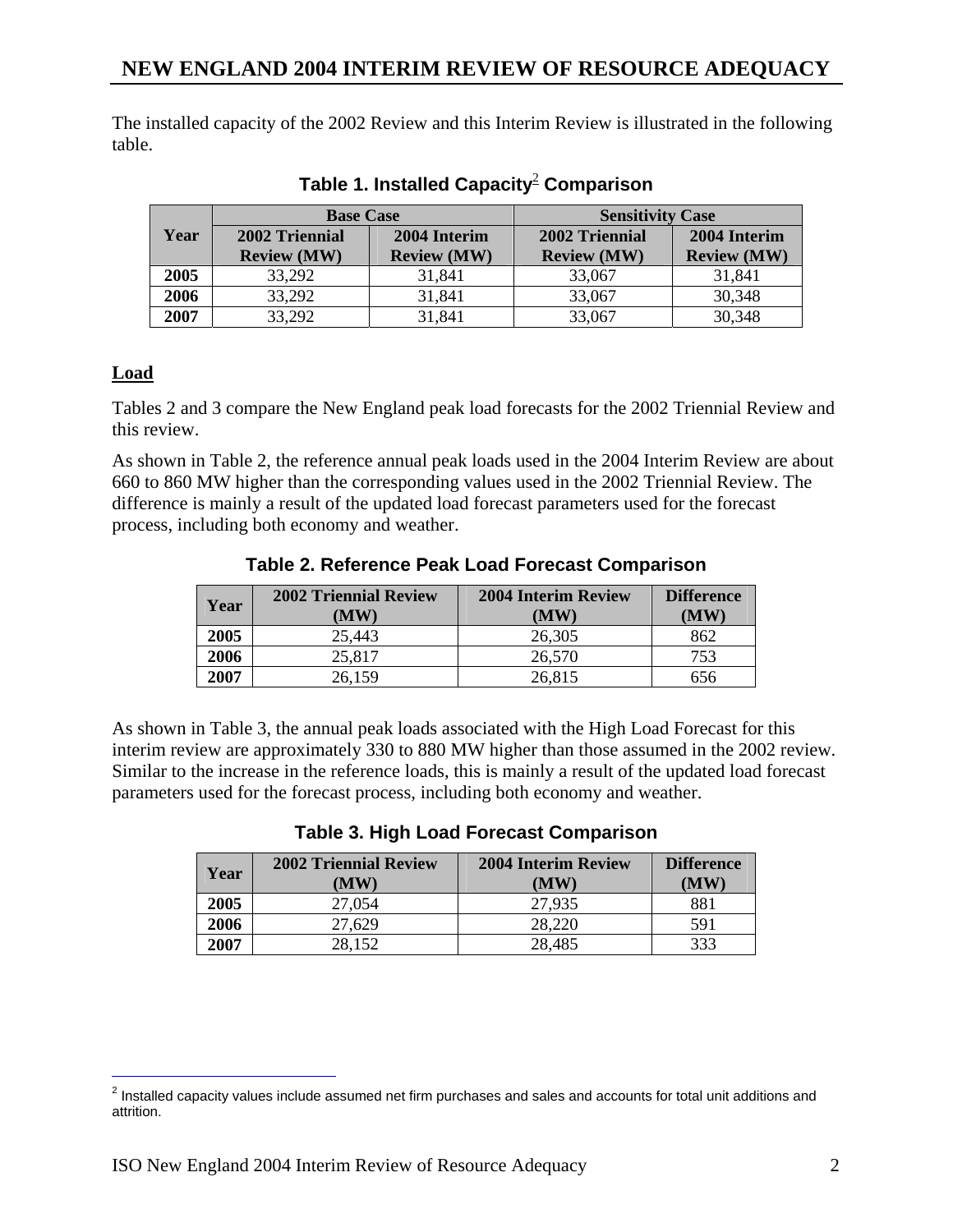## **Interface Limits**

The sub-area representation modeled in this 2004 Interim Review is consistent with the 2002 Triennial Review. However, the transfer capabilities of some interfaces have changed to reflect improvements made to the transmission system. Table 4 compares the interface limits used for these two studies.

| <b>Interface or Interface</b><br>Group | 2002 Triennial<br><b>Review (MW)</b> | 2004 Interim<br><b>Review (MW)</b> | <b>Explanation for</b><br><b>Change</b>                                           |
|----------------------------------------|--------------------------------------|------------------------------------|-----------------------------------------------------------------------------------|
| <b>Boston Import</b>                   | 3,500<br>3,600 (Jan 2006)            | 3,600<br>4,500 (Jan 2006)          | Existing and scheduled<br>system upgrades                                         |
| <b>SEMA Export</b>                     | 1,450                                | No limit                           | System upgrades                                                                   |
| <b>SEMA/RI Export</b>                  | 2,200                                | 3,000                              | System upgrades                                                                   |
| <b>East to West</b>                    | 2,100                                | 2,400                              | System upgrades                                                                   |
| Connecticut Import                     | 2,500                                | 2,200                              | 2,500 MW values used in<br>2002 was based on<br>temporary system<br>configuration |
| Southwestern CT Import                 | 1,850<br>2,150 (May 2004)            | 2,000<br>2,550 (Jan 2006)          | Further analysis;<br>Scheduled system<br>upgrade                                  |
| Norwalk/Stamford Import                | 1,100                                | 1,100<br>1,300 (Jan 2006)          | Scheduled system<br>upgrade                                                       |
| New York/New England                   | $1,400$ (summer)<br>1,700 (winter)   | $1,225$ (summer)<br>1,475 (winter) | New operating studies                                                             |
| Highgate Import                        | 225                                  | 210                                | Load increase on HQ<br>system                                                     |
| New Brunswick-<br>New England          | 700                                  | 700<br>1,000 (Jan 2007)            | Scheduled system<br>upgrade                                                       |
| Orrington South                        | 1,050                                | 1,050<br>1,200 (Jan 2007)          | Scheduled system<br>upgrade                                                       |

Table 4. Change In Interface Limits<sup>3</sup>

In both the 2002 review and this Interim Review, the Cross Sound Cable interconnection with New York was not modeled.

### **Unit Availability**

Since the 2002 Triennial Review, the Equivalent Forced Outage Rates (EFOR) assumed for the generating units in New England have decreased. The decrease is due to the different years of historical operating data used to calculate the rates of these units. In the 2002 Review, historical

**Fig. 2**<br><sup>3</sup> Only those interfaces having limit changes are included in this table.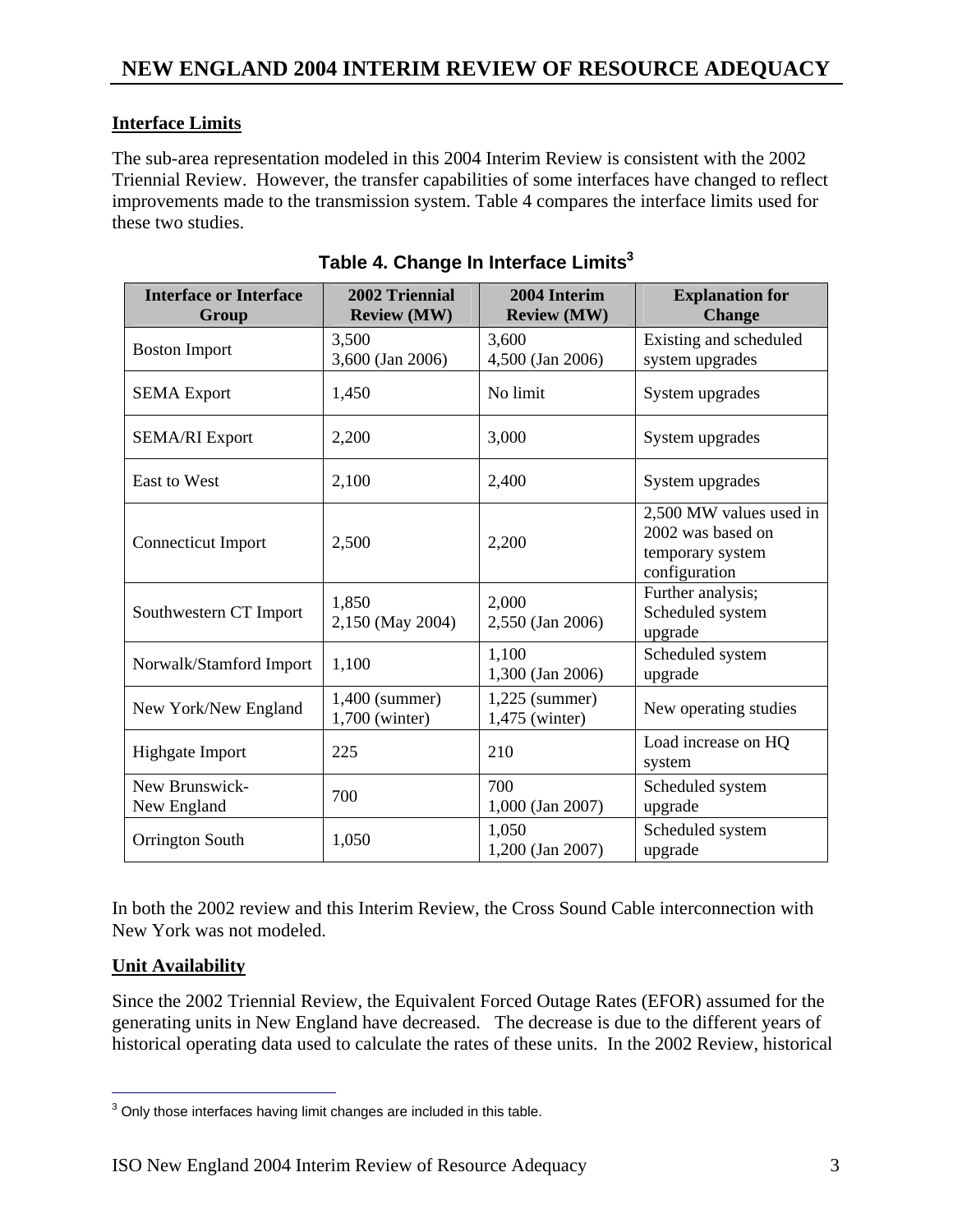# **NEW ENGLAND 2004 INTERIM REVIEW OF RESOURCE ADEQUACY**

operating data from 1997 to 2001 was used. For this Interim Review, historical operating data from 1999 to 2003 was used. As was described in the 2001 Generator Unit Availability Study <sup>4</sup> conducted by ISO-NE in June 2001, generating unit availability has been improving since the beginning of the market environment introduced in 1999. The decrease in unit EFORs is due to this positive environment.

For informational purposes, Table 5 below compares the average EFOR, weighted by unit size, assumptions used in the 2002 Review with those used for the 2004 Review. In the modeling of the system, each resource was modeled with a calculated EFOR based on its historical operating data.

| <b>Unit Type</b>          | <b>2002 Triennial Review</b><br>EFOR $(\% )$ | <b>2004 Interim Review</b><br>EFOR $(\% )$ |
|---------------------------|----------------------------------------------|--------------------------------------------|
| <b>Fossil</b>             | 8.28                                         | 5.76                                       |
| <b>Combined Cycle</b>     |                                              | 1.31                                       |
| <b>Installed Pre-1999</b> | 5.19                                         |                                            |
| <b>Diesel</b>             | 4.21                                         | 2.23                                       |
| Jet                       | 3.25                                         | 3.26                                       |
| <b>Nuclear</b>            | 5.90                                         | 2.66                                       |
| Hydro                     | 0.83                                         | 0.93                                       |

**Table 5. Change In Unit EFOR Assumptions – Weighted Averages** 

The table above does not include information for combined cycle units added to the New England power system since 1999. Due to the lack of operating history on these units, unit maturity rates were calculated from available information and applied for these generators for their first years of operation.

Table 6 below compares the unit maturity EFOR assumptions assumed for these units.

| <b>Year of Operation</b> | <b>2002 Triennial Review</b><br>EFOR $(\% )$ | <b>2004 Interim Review</b><br>EFOR $(\% )$ |
|--------------------------|----------------------------------------------|--------------------------------------------|
| 1 <sup>st</sup> Year     | 14.46                                        | 13.30                                      |
| $2nd$ Year               | 7.92                                         | 5.14                                       |
| $3rd$ Year               | 4.78                                         | 2.32                                       |
| $4th$ and $5th$ Year     | 4 49                                         | 4 49                                       |

**Table 6. Change In Unit EFOR Assumptions** 

#### **Others**

Other assumptions for these two reviews are consistent, or the impacts on the reliability results are negligible.

 **<sup>4</sup>** http://www.iso-ne.com/special\_studies/2001/Understanding\_New\_England\_Generating\_Unit\_Availability.pdf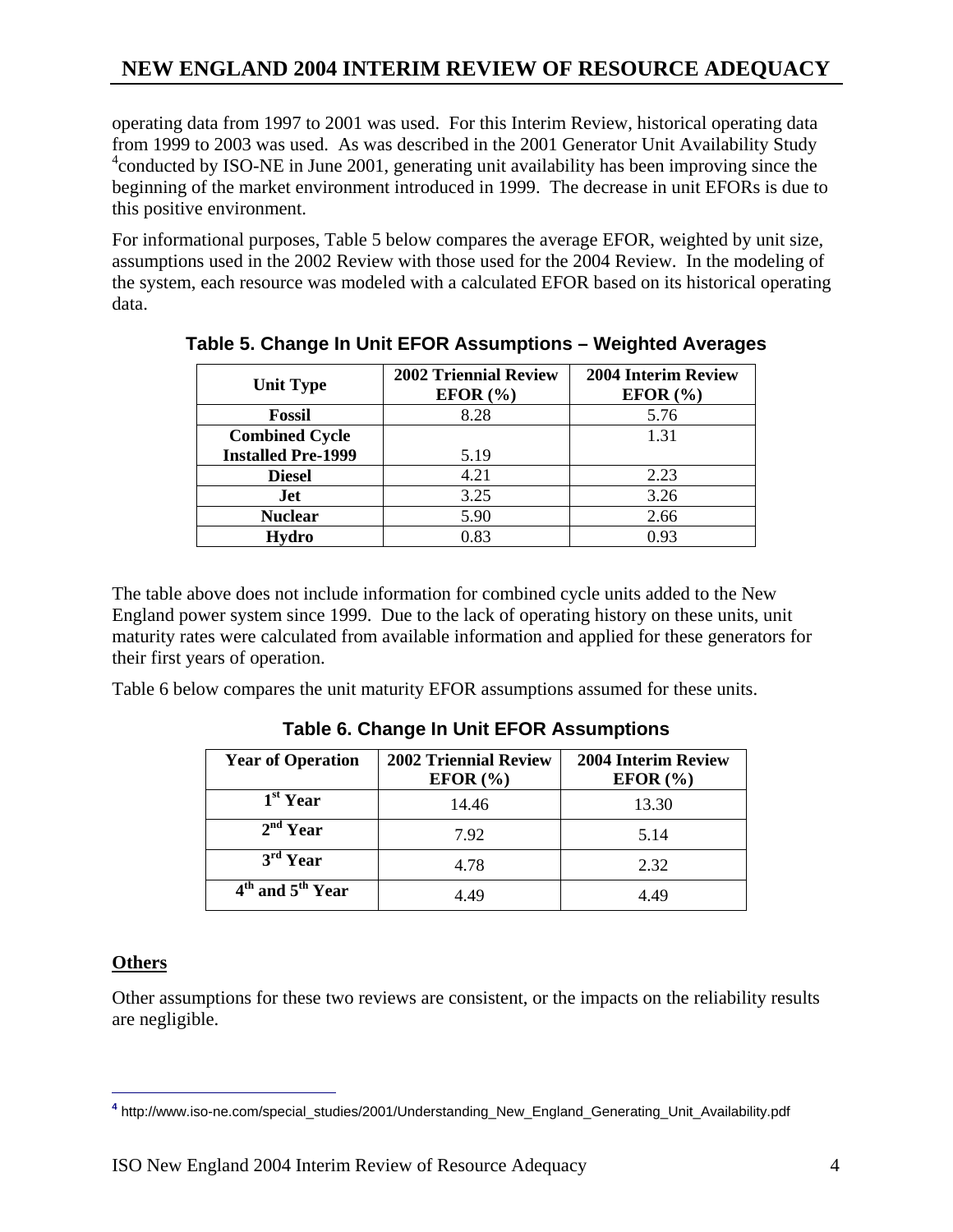## **Fuel Supply Diversity**

An important aspect of regional system planning for reliability is the degree of diversity and dependency on specific fuels for energy supply. ISO New England has conducted various assessments regarding fuel dependency. Given that New England generators are becoming more dependent on natural gas as a fuel source, the assessments particularly focus on issues relating to the ability of the gas pipeline infrastructure to supply the energy needs of New England. Results of these assessments indicate that New England's increasing reliance upon natural gas-fired generating units has potentially negative system-wide impacts, particularly during the winter season.

Issues surrounding generator natural gas supply and delivery is a growing concern in New England during the winter season. Although natural gas supplies within New England are projected to be adequate during the upcoming winter periods, extreme weather can impact the regional supply and delivery infrastructures. As experienced by New England last winter during the January 14-16, 2004 cold snap, extreme winter weather drove up demand for natural gas. This increase in demand caused an abnormal number of gas units to report gas and unit availability problems. It was observed that, at the time of last year's winter peak demand, approximately 7,200 MW of gas capable capacity was unavailable. To avoid or mitigate this potential capacity shortage in future winter periods, ISO New England and market participants took the following actions that will result in up to 2,000 MW of capacity being available that was not available during the January 2004 cold snap:

- Establishment of an ISO/Gas Pipeline Operating Committee to improve near term planning, coordination of maintenance, and planning of pre-cold snap type operations on both the electric and gas pipeline systems.
- Establish mechanisms for cold snap periods that would trigger:
	- 1. Elimination or cancellation of generator outages taken for economic reasons (i.e. fuel arbitrage);
	- 2. Efficient switching to alternative fuels for dual fueled units; and
	- 3. Unit commitment processes allowing generators to obtain the information needed to procure the fuel requirements necessary to meet their energy obligations.

In summary, ISO New England is concerned with issues relating to fuel supply and is actively reviewing associated reliability impacts on the bulk power system to make sure that system reliability would not be compromised due to fuel supply issues.

## **New Market Rules**

In late 2003, ISO-NE along with the New England Transmission Owners submitted to the Federal Energy Regulatory commission (FERC) the documents necessary to create a Regional Transmission Organization (RTO) for New England. Conditional approval was granted in a March 2004 order which directed the parties to develop a more comprehensive seams agreement with the neighboring New York Independent System Operator (NYISO). In recent months, the FERC issued an order accepting a settlement and compliance filing resolving a number of key issues stemming from the March order and also accepted a 50 basis point (0.5%) rate of return on equity adder applicable to Regional Network Service under the ISO-NE's open access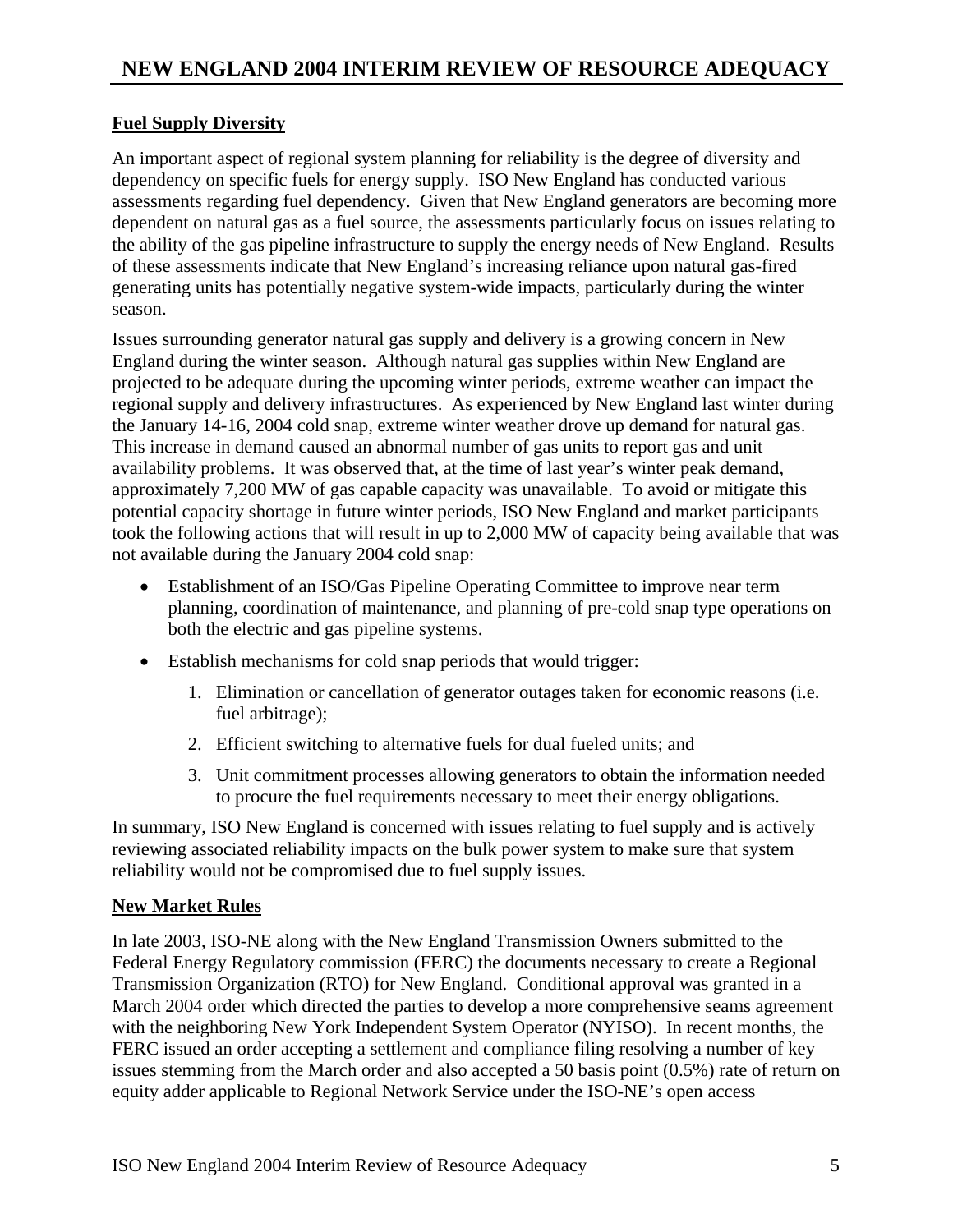# **NEW ENGLAND 2004 INTERIM REVIEW OF RESOURCE ADEQUACY**

transmission tariff. The Commission rejected the same adder as it would apply to the transmission owners' local service schedules.

In the past year, the FERC has ordered the implementation of a Locational Installed Capacity (LICAP) market, effective on January 1, 2006. LICAP will differentiate the value of resources based on their location. In addition, the LICAP market will utilize a downward-sloping demand curve to price capacity in each ICAP region. As a result, prices for capacity will increase to a capped level as shortage conditions occur and gradually decrease to zero with surplus capacity. This design of the demand curve will improve the stability of LICAP prices. The introduction of LICAP should help provide the appropriate price signals to encourage investments in new and existing demand and supply resources in load pockets and congested zones.

To address the lack of a market signal for "quick-start" resources, ISO New England introduced a Forward Reserve Market in December 2003 that essentially secures on-peak operating reserves for the winter and summer seasons. Furthermore, the 2005-2006 Wholesale Markets Plan includes the development and implementation of the Ancillary Services Market that will have a locational reserve requirement for 30-minute operating reserve. ISO New England is currently planning to implement its Ancillary Services Market in 2005. The Ancillary Services Market will enable dispatchable loads as well as generating resources to participate in the real-time energy dispatch and to provide ancillary services.

# **RESULTS AND CONTINGENCY PLAN**

Tables 7 through 10 summarize the New England system Loss of Load Expectation (LOLE) results for the scenarios investigated in the 2004 Review and compares them with the reference and sensitivity case results form the 2002 Review. The difference in the results of the two reviews can be attributed to the difference in assumptions used for each Review as outline previously. These changes include system capacity, load, and transmission system constraints. Tables 7 through 10 indicate that, under the Reference and High Load Forecasts, New England is in compliance with the NPCC criterion.

| Year | <b>2002 Triennial Review</b><br>(Days/Year) | <b>2004 Interim Review</b><br>(Days/Year) |
|------|---------------------------------------------|-------------------------------------------|
| 2005 | 0.000                                       | 0.004                                     |
| 2006 | 0.000                                       | 0.009                                     |
| 2007 | 0.003                                       | 0.009                                     |

**Table 7. Base Case LOLE With Reference Load Forecast** 

| Year | <b>2002 Triennial Review</b><br>(Days/Year) | <b>2004 Interim Review</b><br>(Days/Year) |
|------|---------------------------------------------|-------------------------------------------|
| 2005 | 0.002                                       | 0.004                                     |
| 2006 | 0.003                                       | 0.021                                     |
| 2007 | 0.006                                       | 0.025                                     |